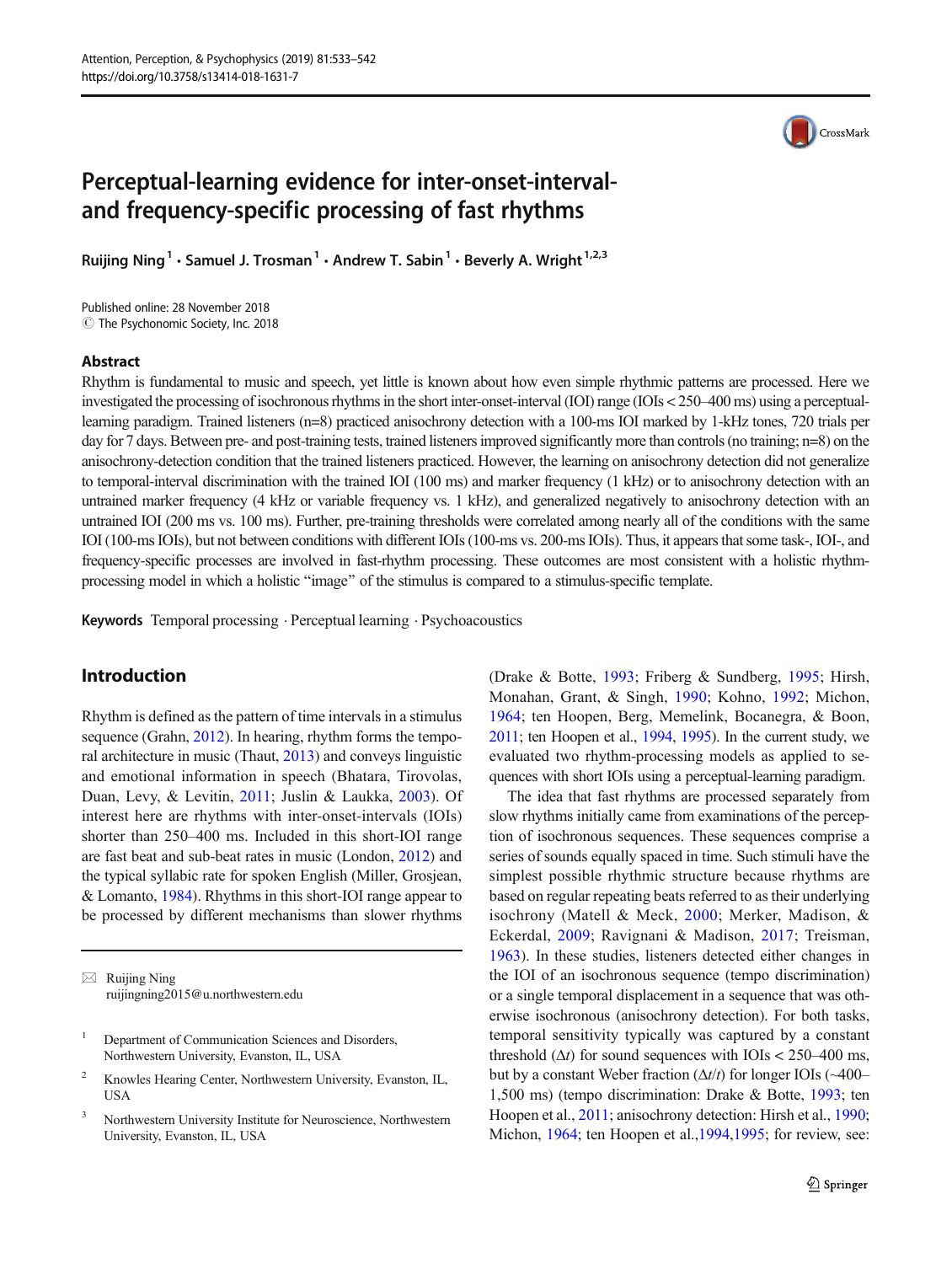Friberg & Sundberg, [1995](#page-8-0)). In addition, the developmental emergence of rhythm processing appears to occur earlier for sequences with short compared to long IOIs, because, in one investigation, 3- to 4-year-old children could tap in synchrony with a metronome at a fast rate (250-ms IOI), but were unable to do so at slower rates (500- and 1,000-ms IOIs) (Kohno, [1992\)](#page-8-0).

It is typically held that rhythms with short IOIs (< 250–400 ms) are processed holistically, with all events in the sequence processed as a whole, and that rhythms with longer IOIs are processed analytically, with each event in the sequence processed separately (Hibi, [1983;](#page-8-0) Kohno, [1992;](#page-8-0) Warren & Ackroff, [1976\)](#page-9-0). The results of two previous studies are consistent with this proposed holistic/analytic dichotomy. First, in an electrophysiological study (Sussman & Gumenyuk, [2005\)](#page-9-0), listeners were presented with a sound sequence in which a higher frequency tone occurred every fifth tone in an otherwise fixed-frequency sequence. A mismatch negativity  $(MMN)$  was elicited by the "odd-ball" tones in these sequences for slow presentation rates (IOI  $\geq$  400 ms), suggesting that the tones were perceived as single repeating tones. However, for a fast rate  $(IOI = 200 \text{ ms})$  no MMN was elicited, implying that the five-tone unit was formed in the neural representation. Second, in a memory-related study (Kohno, [1992\)](#page-8-0), on each trial, participants were asked to memorize a multi-syllable nonsense word in which the syllables were separated by a fixed inter-syllable interval (ISI) and were tested on recall after a multiplication interference task. Recall was better when the ISI was short (250 ms) than when it was long (500 ms and 1,000 ms). The authors interpreted this outcome to be consistent with the idea that fast sequences are processed holistically, because multiplication is an analytic or cognitive task and only interfered with memorization when syllable presentation rates were in the putative analytic processing range, leaving the holistically processed fast sequences intact. These findings support the idea that fast sequences are processed holistically. However, neither the MMN study nor the memory study explicitly required rhythm processing. Thus, the processing of short-IOI sequences has yet to be examined with a traditional rhythm-processing task.

Here we evaluated rhythm-processing models in the short-IOI range (IOI < 250–400 ms) using a perceptual-learning paradigm with a rhythm-processing task: anisochrony detection. We trained listeners on anisochrony detection with a 100 ms IOI marked by 1-kHz tones for seven daily sessions and examined whether any influence of that training generalized to each of four untrained conditions: temporal-interval discrimination with the trained IOI and marker frequency (where "frequency" refers to the spectral frequency of the tonal markers) and anisochrony detection with an untrained IOI (200 ms) or untrained marker frequency (4 kHz and variable frequency). To assess the influence of the training, we compared the change in threshold between pre- and post-training tests for

the trained listeners to that of listeners who completed the preand post-training tests but did not receive any training in between (controls). We determined that the training induced learning on the trained condition, or generalization to untrained conditions, if, for a given condition, the threshold change was greater for the trained listeners than for the controls. The predicted pattern of generalization across the untrained conditions differs between the analytic and holistic processing models.

According to the analytic model, anisochrony detection occurs on the level of single events, through the comparison of the individual temporal intervals formed by the successive stimuli in the sequence (Keele, Nicoletti, Ivry, & Pokorny, [1989](#page-8-0); Pashler, [2001](#page-9-0); Rammsayer & Brandler, [2004;](#page-9-0) Schulze, [1978\)](#page-9-0). This model holds that on the presentation of each marker in the sound sequence, its temporal distance from the previous marker is registered and analyzed and an anisochrony is detected if that distance differs from previous ones in the sequence. If training modifies an analytic processor, training-induced learning on anisochrony detection with a single IOI and a fixed marker frequency should generalize to the discrimination between the durations of individual temporal intervals (temporal-interval discrimination) for the trained interval, because the same interval comparison has been practiced during training. It also should generalize to anisochrony detection with untrained marker frequencies, because marker frequency does not affect the temporal structure. Finally, it should generalize to anisochrony detection with untrained intervals that are multiples of the trained interval, because such untrained intervals were present in the trained stimuli.

According to the holistic model, anisochrony detection occurs on the level of the stimulus as a whole, through the detection of departures from an isochronous template to which the sequence is matched (Hibi, [1983;](#page-8-0) Kohno, [1992](#page-8-0); Warren & Ackroff, [1976](#page-9-0)). This model holds that on the presentation of the entire sound sequence, a holistic "image" is formed and compared to an isochronous template based on the standard stimulus, and an anisochrony is detected if the "image" departs from the template. If training modifies a template-based processor, the training-induced learning should not generalize to anisochrony detection with untrained IOIs or marker frequencies, because those sequences would be processed by templates that are matched to their standard IOIs and marker frequencies rather than to the standard IOI and marker frequency used during training. It also should not generalize to temporal-interval discrimination for the trained interval, because the template used during training would be matched to a sequence rather than just two tones.

Compared to controls, trained listeners improved on the trained anisochrony-detection condition, but did not generalize that learning to any of the untrained conditions, suggesting that the training modified a holistic processor of temporal sequences.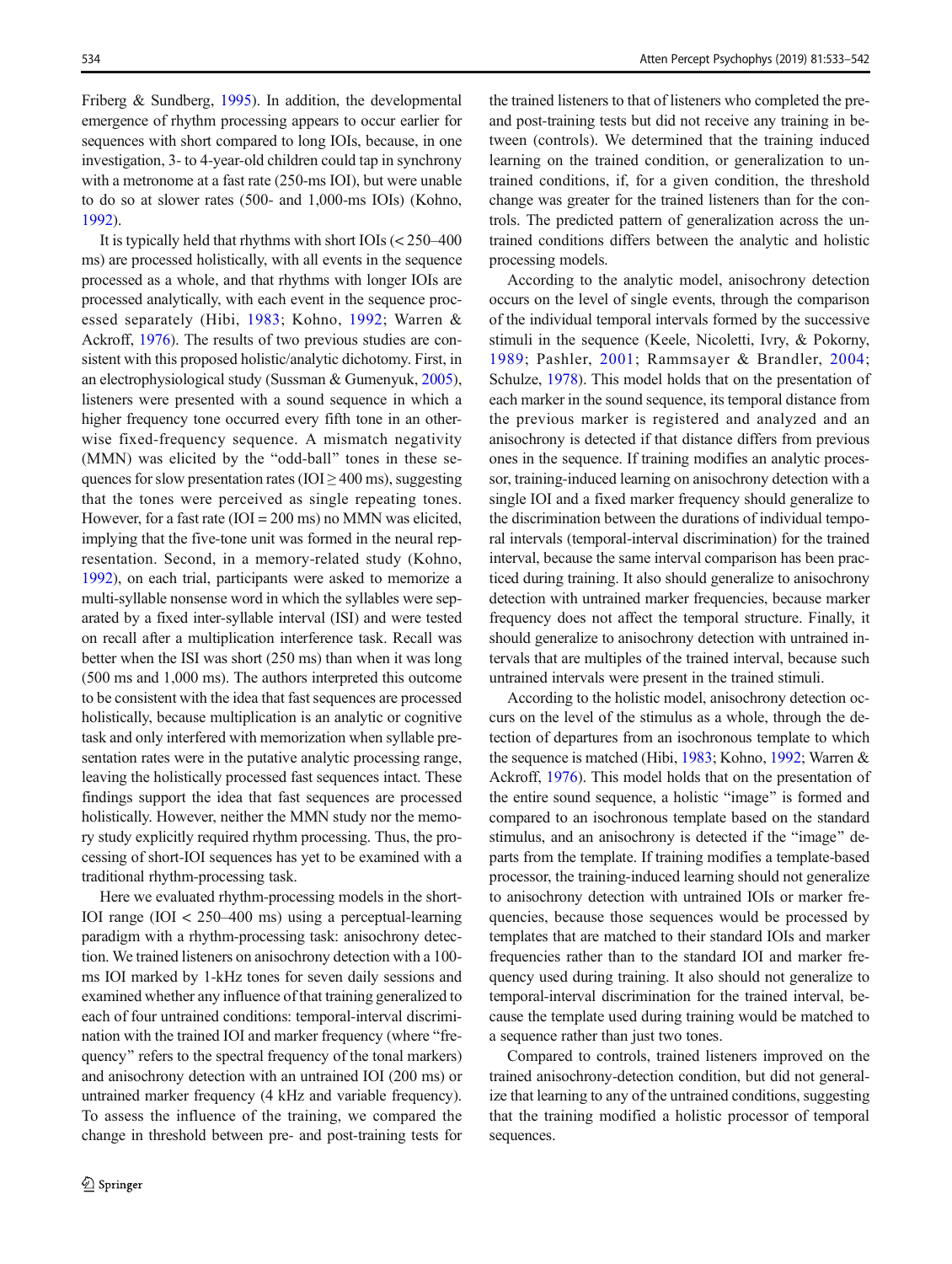## Method

## Listeners

A total of 16 young adults (11 females) with a mean age of 20.3 years ( $SD = 2.7$  years) participated in this investigation. Eight of the 16 participants served as trained listeners and the remaining eight served as controls. All listeners had normal audiograms as assessed during the familiarization session (see below). None had previous experience with psychoacoustic tasks. Listeners reported from 0 to 15 years of musical training  $(M = 6.59, SD = 4.57)$ , with no difference between the trained and control groups ( $M_{\text{Triangle}} = 6.69$ ,  $M_{\text{Control}} = 6.50$ ,  $t(14) =$ 0.08,  $p = 0.94$ ). None of the listeners had any experience with percussion or were actively playing an instrument at the time of the study. Further, a cursory analysis suggested that there was no relationship between the amount of musical experience and starting thresholds on the anisochrony-detection task for these listeners. Listeners were paid for their participation. All procedures were approved by the Institutional Review Board at Northwestern University.

## Experimental design

## Conditions and stimuli

Listeners completed five conditions: four anisochronydetection conditions and one temporal-interval discrimination condition. For the anisochrony-detection conditions, listeners were asked to discriminate between an isochronous stimulus (the standard) and an anisochronous stimulus (the signal). In the isochronous standard, six 15-ms pure tones were equally spaced from one another in time  $(t)$ , creating five equal temporal intervals. In the anisochronous signal, one of the middle four tones, selected at random, was shifted forward in time. Thus, in the signal, one of the five intervals was slightly longer than usual  $(t+\Delta t)$  while the next interval was slightly shorter  $(t-\Delta t)$ , creating a "jitter" in the otherwise regular rhythm. The signal and standard were presented in random order in twopresentation forced-choice trials. Listeners were instructed to indicate which stimulus was anisochronous, that is, which presentation contained the jitter, by pressing a key on a computer keyboard. Feedback ("CORRECT!" or "Wrong") was provided after every trial.

For the temporal-interval discrimination condition, listeners were asked to discriminate a fixed time interval (t- ) marked by two 15-ms, 1-kHz pure tones (the standard) from a longer time interval  $(t+\Delta t)$  marked by the same two tones (the signal). The signal and standard were presented in random order in two-presentation forced-choice trials. Listeners were instructed to indicate in which presentation the two tones were separated by the longer time interval by pressing a key on a computer keyboard. Feedback ("CORRECT!" or "Wrong") was provided after every trial.

All conditions are denoted by the task (anisochrony detection or temporal-interval discrimination), the time interval  $(t)$ between successive tones in the standard stimulus, and the frequency of the tones that marked those intervals. The conditions included: (1) anisochrony detection 100 ms, 1 kHz; (2) anisochrony detection 200 ms, 1 kHz; (3) anisochrony detection 100 ms, 4 kHz; (4) anisochrony detection 100 ms, variable frequency (the frequency of each tone was randomly selected from a major musical scale); and (5) temporalinterval discrimination 100 ms, 1 kHz.

All stimuli were presented at 86 dB SPL. Each 15-ms pure tone was gated using cosine-squared rise/fall ramps of 5 ms. The time between successive tones  $(t)$  was measured from onset to onset. The stimuli were generated digitally using a digital-signal-processing board (TDT AP2; Tucker-Davis Technologies, Gainesville, FL, USA) and delivered to a 16 bit digital-to-analog converter (TDT DD1) followed by an anti-aliasing filter (8.5-kHz low pass; TDT FT5), an attenuator (TDT PA4), and a headphone buffer (TDT HB6) connected to the left earpiece of Sennheiser HD265 headphones in circumaural cushions. Listeners were tested in a soundattenuated room.

## Threshold estimation

For both tasks,  $\Delta t$  was adjusted adaptively using a threedown, one-up rule to estimate the discrimination threshold. Within each block of 60 trials, the  $\Delta t$  decreased after every three consecutive correct responses and increased after each incorrect response. Each trial at which the  $\Delta t$  switched from increasing to decreasing or vice versa was marked as a reversal trial and the  $\Delta t$  values on those trials recorded. The first three reversal values for each block were discarded, and the mean of the largest remaining even number of reversal values was calculated. This procedure yielded an estimate of the  $\Delta t$ value that the listener needed in order to achieve 79.4% correct performance (Levitt, [1971](#page-9-0)), referred to as the discrimination threshold. No estimate was computed from blocks with fewer than seven total reversals. The step size was 10 ms until the third reversal, and 1 ms thereafter.

## Organization of the experiment

Listeners in the experiment were divided into two groups: a trained group and a control group. The trained group completed a familiarization session, a pre-training test, seven daily training sessions, and a post-training test. The familiarization session consisted of a set of two-presentation forced-choice auditory tasks to introduce listeners to the procedure. These tasks yielded detection thresholds for tones at the standard audiometric frequencies (0.25, 0.5, 1, 2, 4, and 8 kHz)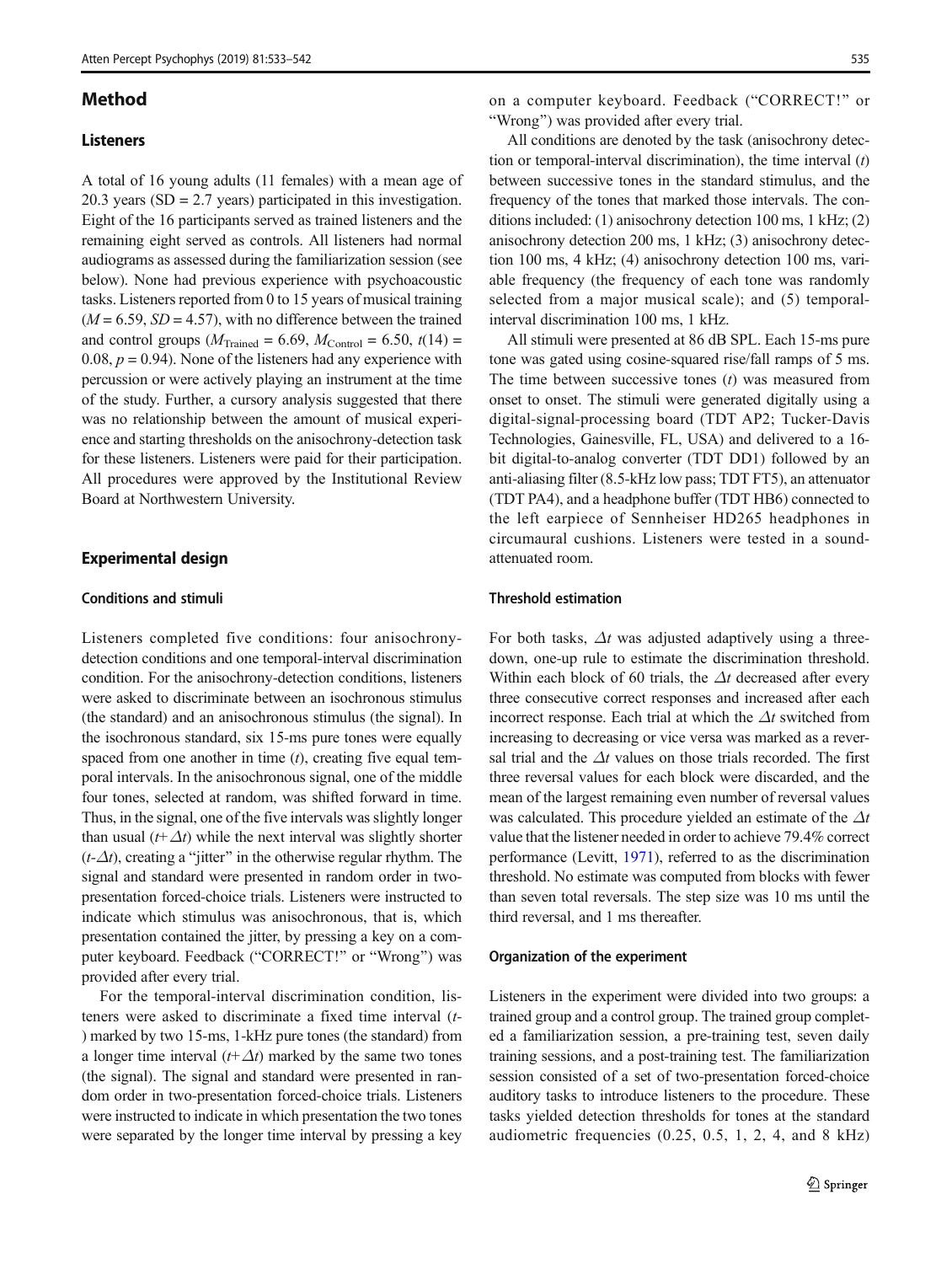presented in quiet and for 1-kHz tones in forward- and backward-masking protocols using stimuli that were modeled after a previous report (Wright, Lombardino, King, et al., [1997\)](#page-9-0). During the pre- and post-training tests, listeners completed five threshold estimates (300 total trials) per condition for the five conditions in random order: anisochrony detection 100 ms, 1 kHz; 200 ms, 1 kHz; 100 ms, 4 kHz; 100 ms, variable frequency; and temporal-interval discrimination 100 ms, 1 kHz. Each of the seven training sessions consisted of 12 threshold estimates (720 total trials) on the anisochrony detection 100 ms, 1 kHz condition. The control group completed the familiarization session, the pre-training test, and the posttraining test, but did not participate in the training phase. Instead, the controls had a gap between the pre- and posttraining tests that was approximately equivalent to the length of the training phase. The average number of days between the pre- and post-training tests was 17.6 days for trained listeners and 19.3 days for controls.

### Analyses

#### Data set

Due to technical issues and procedural error, some data are missing. Two listeners (one trained and one control) were not tested at all on the anisochrony-detection 100-ms, variablefrequency condition. Another listener (a control) was not tested in the post-training test on the anisochrony-detection 200 ms, 1-kHz condition, so the pre-training data of that listener on that condition were omitted.

Two types of threshold outliers were excluded from the analyses. First, to reduce the influence of aberrant singlethreshold estimates as obtained from a single block of trials, the most aberrant of the five (testing) or 12 (training) threshold estimates from a given listener in a given condition on a given day was excluded if that estimate was more than 20 ms higher or lower than the next nearest estimate in that set. Eleven out of 1,434 threshold estimates were excluded based on this procedure. Second, to reduce the influence of listeners with atypical performance on the pre-training test, all data from a given listener for a given condition were excluded if the mean of the five threshold estimates for that listener and condition at the pre-training test was outside of the 1.5 interquartile range from the median of individual pre-training mean thresholds in that condition. Data from only one listener (a control) in one condition (temporal-interval discrimination 100 ms, 1 kHz) were excluded based on this procedure.

#### Performance on the pre- and post-training tests

To examine pre-training performance, we performed a oneway repeated-measures ANOVA on the pre-training thresholds (see Threshold estimation) with condition as the withinsubject factor, followed by *post hoc* pairwise comparisons. We also performed Pearson correlations of the pre-training thresholds among all of the conditions.

To evaluate overall changes in performance, we compared pre-training thresholds to post-training thresholds both between and within groups, separately for each condition. Between groups, we computed 2-group (trained vs. control) by 2-time (pre- vs. post-training) ANOVAs on the pre- and post-training thresholds, with time as a repeated measure. We concluded that training affected performance if there was a significant interaction between group and time. Within groups, we analyzed the simple effect of time by performing pairwise comparisons. We concluded that performance improved/worsened if there was a significant simple effect of time.

Effect sizes are reported as  $\eta^2$  for all ANOVAs, and as Hedge's g for all pairwise comparisons (Torchiano, [2017\)](#page-9-0). All pairwise comparisons and correlations were corrected for multiple comparisons (Benjamini & Hochberg, [1995\)](#page-8-0).

To determine whether the magnitude of threshold change was influenced by pre-training performance, for conditions in which the interaction between group and time was significant, we fitted a regression line to the trained-group data with pretraining threshold as the predictor of post-training threshold and compared the slope of the regression line to 1. We concluded that the threshold change was independent of the pretraining threshold if the slope did not significantly differ from 1.

To take individual differences in starting threshold into account, we also performed a between-group (trained vs. control) analysis of covariance (ANCOVA) on the post-training thresholds using pre-training threshold as the covariate, separately for each condition. The ANCOVA assumption of the homogeneity of regression slopes was met for all but one condition: anisochrony detection 200 ms, 1 kHz ( $p = 0.02$ ; all other  $p \ge 0.17$ ). We concluded that training affected performance if there was a significant main effect of group. The results of the ANCOVAs were consistent with the ANOVAs for all conditions, so are not reported in the results section.

# Performance from the pre-training test through the training phase

To determine whether the trained group improved significantly on the trained anisochrony-detection condition from the pre-training test through the training phase, we fitted a regression line to the daily mean thresholds of all of the trained listeners against the log of the day number (pre-training test as day 1, training as day 2–8). We used a log transformation for the day number because plotting a power function (the typical shape of a learning curve; e.g., Ritter & Schooler, [2001\)](#page-9-0) on a log scale yields a straight line. We also evaluated the improvement of each listener separately by fitting a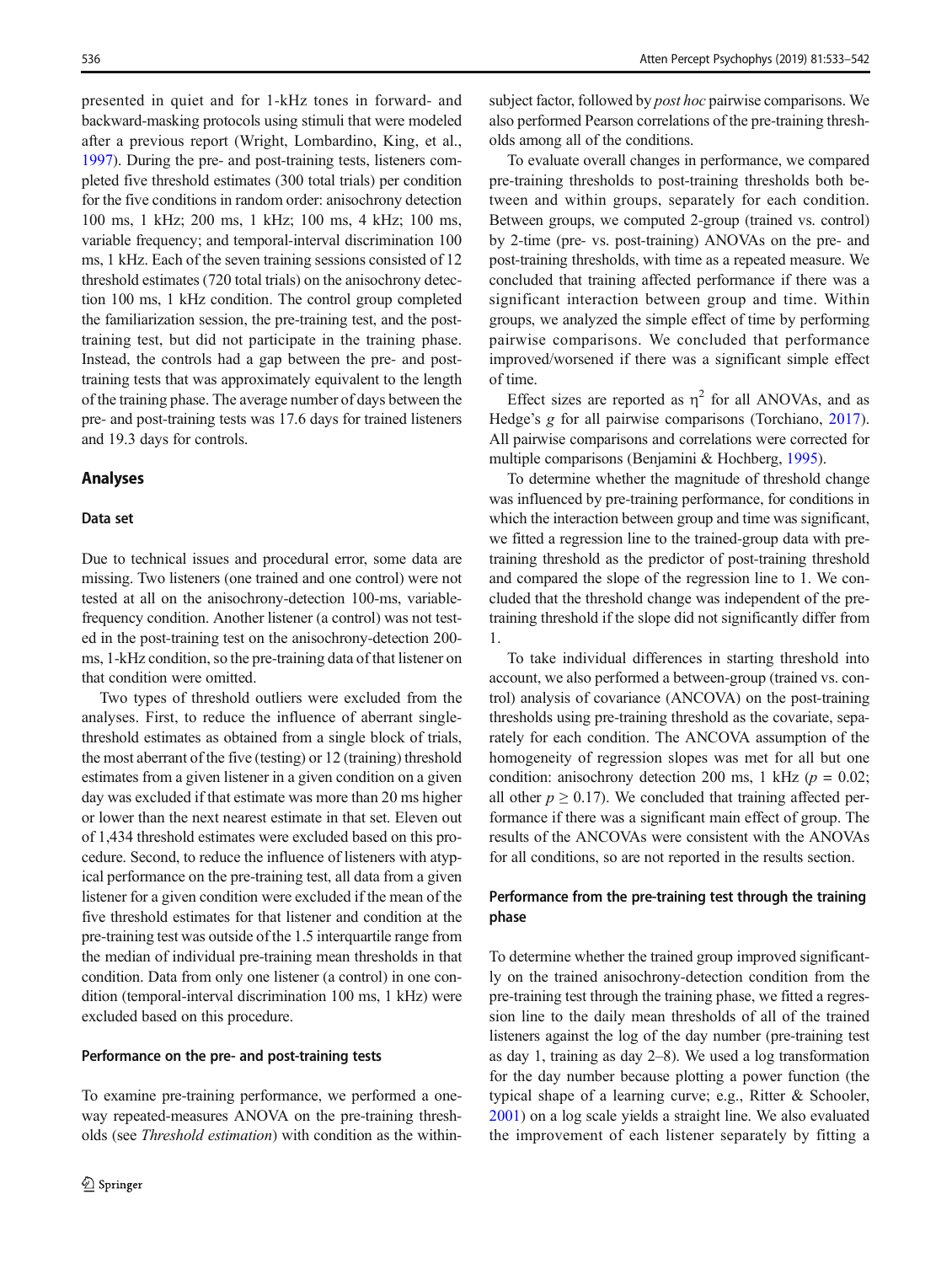<span id="page-4-0"></span>regression line to the daily individual threshold estimates of the listener against the log of the day number. We concluded that the group/listener improved monotonically if the regression line was significant and had a downward slope. For a subset of listeners with V-shaped rather than linearly decreasing learning curves, we segmented the learning curve for each listener into two parts at the day with the best performance during the training phase and performed linear regression on each segment on the log of the day number.

# **Results**

## Pre-training performance

The pre-training thresholds of the 16 listeners did not differ across IOI or marker frequency for the fixed-frequency anisochrony-detection conditions. The mean thresholds for anisochrony detection at 100 ms 1 kHz, 200 ms 1 kHz, and 100 ms 4 kHz, ranged from 20.5 to 21.2 ms (pairwise comparisons: all Hedge's  $g \le 0.14$ ,  $p \ge 0.50$ ) (Fig. 1). However, thresholds were higher for anisochrony detection 100 ms, variable frequency – mean threshold 32.1 ms – than for all of the other anisochrony-detection conditions (Hedge's  $g \ge 1.10$ ,  $p \le$ 0.01). The threshold for temporal-interval discrimination 100 ms, 1 kHz was 24.4 ms, which was higher than for anisochrony detection 100 ms, 1 kHz (Hedge's  $g = 0.79$ ,  $p =$ 0.01), but lower than for anisochrony detection 100 ms, variable frequency (Hedge's  $g = 1.43$ ,  $p \le 0.01$ ). All other possible pairwise comparisons were not significant (Hedge's  $g \le 0.43$ ,  $p \ge 0.53$ ; all comparisons follow a one-way ANOVA condition main effect:  $F(4,48) = 8.06$ ,  $p < 0.01$ , partial  $\eta^2 = 0.40$ ). At the individual level, the thresholds in the four conditions with 100-ms IOIs correlated with each other at least



Fig. 1 *Pre-training performance: Means.* Mean increase in milliseconds in the IOI value required for 79% correct detections (threshold;  $\Delta t$ ) for naïve listeners on the four anisochrony-detection conditions [100 ms, 1 kHz (n=16); 200 ms, 1 kHz (n=15); 100 ms, 4 kHz (n=16); 100 ms, variable frequency (n=14)] and one temporal-interval discrimination condition [100 ms, 1 kHz (n=15)]. The error bars represent  $\pm 1$  SEM. AD anisochrony detection, TID temporal-interval discrimination

marginally in five out of six pairs of conditions (all  $r > 0.54$ ,  $p \le 0.06$ ), while the thresholds for anisochrony detection 200 ms, 1 kHz did not correlate with the thresholds for any other condition (all  $r \le 0.42$ ,  $p \ge 0.15$ ) (Fig. 2).

#### Performance pre- to post-training

## Trained condition

Trained listeners improved more than controls from the pre- to post-training test on the trained condition: anisochrony detection 100 ms, 1 kHz (ANOVA group x time interaction:  $F(1,14) = 5.57$ ;  $p = 0.03$ ,  $\eta_p^2 = 0.28$ ) (Fig. [3A](#page-5-0), column 3). Trained listeners improved from the pre- to post-training test [mean difference (pre- minus post-training threshold)  $=$  5.44,  $p < 0.01$ , Hedge's  $g = 1.41$ , while controls showed no change (mean difference = 1.13,  $p = 0.41$ , Hedge's  $g = 0.28$ ) (Fig. [3A](#page-5-0), column 4). The magnitude of improvement for the trained listeners was consistent across pre-training threshold (simple regression:  $b = 0.91$ ,  $R^2 = 0.69$ ,  $p = 0.01$ ; comparison to slope of 1:  $t(7) = -0.36$ ,  $p = 0.73$ ) (Fig. [3A](#page-5-0), column 5).

## Untrained conditions

Learning on anisochrony detection 100 ms, 1 kHz did not generalize to temporal-interval discrimination, generalized negatively to anisochrony detection with the untrained IOI



Fig. 2 Pre-training performance: Correlations. Scatterplots of pretraining thresholds (filled circles) between all pairs of conditions (panels). Regression lines are fitted to the data in each panel (solid lines) with Pearson's R and the corresponding p-values, corrected for multiple comparisons, reported. The background color of each panel indicates whether the correlation is significant (white) or not significant (gray). AD anisochrony detection, TID temporal-interval discrimination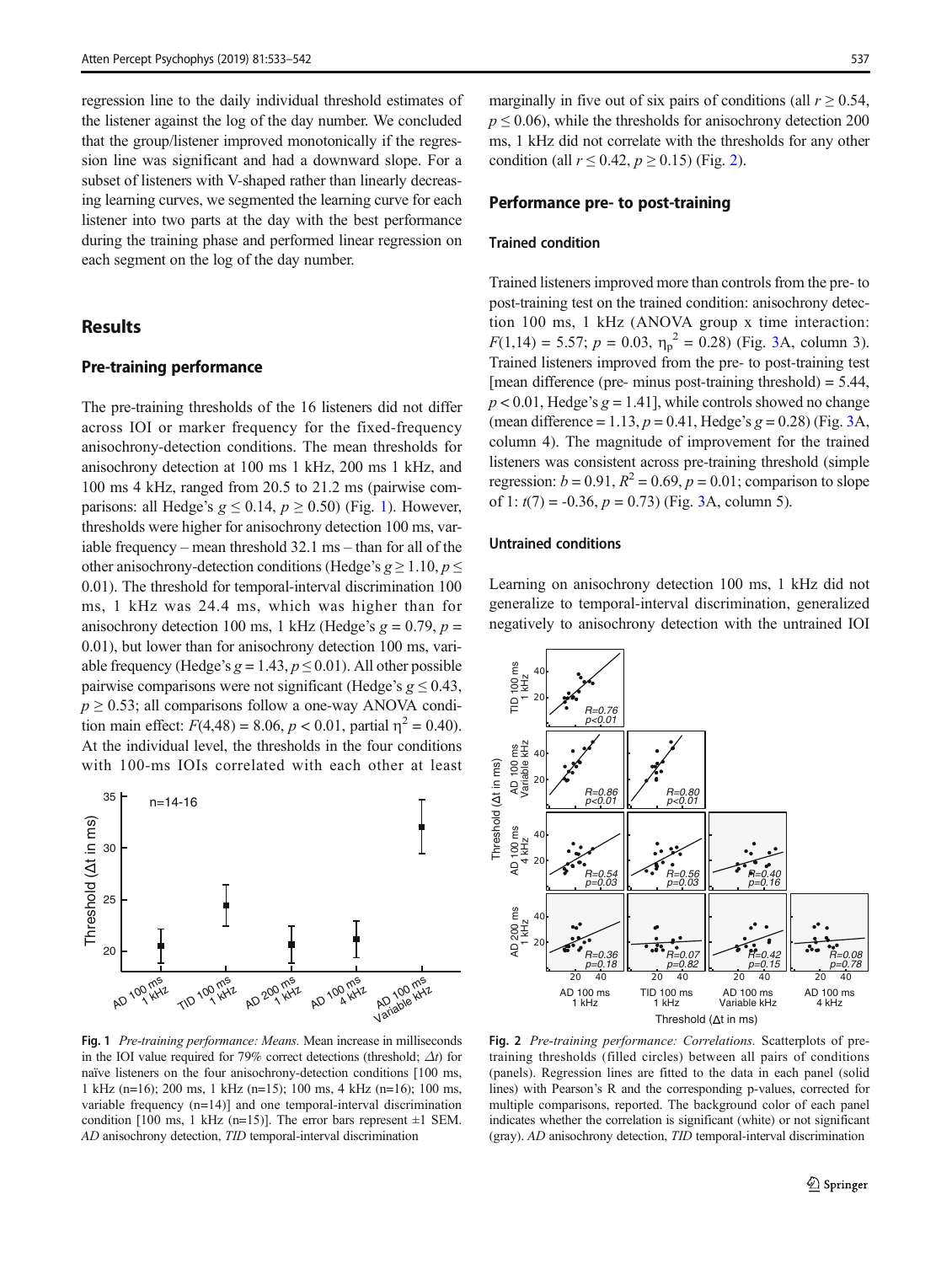<span id="page-5-0"></span>

Fig. 3 Learning and generalization. Column 1: condition name: A: the trained condition; B–E: untrained conditions. Column 2: Schematic spectrograms of the standard stimuli. Column 3: Mean pre- and posttraining test thresholds for trained listeners (filled triangles) and controls (open circles) in milliseconds. Error bars represent 1 SEM (across listeners), only one direction is displayed. Column 4: Average amount of improvement from pre- to post-training test for trained listeners (black bars) and controls (white bars) in milliseconds. Positive values indicate a threshold decrease, reflecting an improvement in task performance. Error bars represent  $\pm 1$  SEM (across listeners). Column 5: Individual

(200 ms, 1 kHz), and did not generalize to anisochrony detection with the untrained frequencies (100 ms, 4 kHz and 100 ms, variable frequency). For the untrained temporal-interval discrimination task, trained listeners performed similarly to controls (ANOVA group x time interaction:  $F(1,13) = 0.49$ ;  $p = 0.50$ ,  $\eta_p^2 = 0.04$ ), signifying a lack of generalization (Fig. 3B, column 3). On average, neither group improved or worsened from the pre- to post-training test (trained: mean difference = -1.45,  $p = 0.73$ , Hedge's  $g = 0.09$ ; control: mean difference = 2.53,  $p = 0.73$ , Hedge's  $g = 0.34$ ) (Fig. 3B, column 4). There also was no apparent trend for change among the individuals (Fig. 3B, column 5).

For the untrained IOI (200 ms, 1 kHz), the trained listeners actually showed significant worsening over controls (ANOVA

thresholds for trained listeners (filled triangles) and controls (open circles) for the pre- (x-axis) and post- (y-axis) training tests. The farther the symbols are from the diagonals (dashed lines), the greater the improvement (below the diagonal) or worsening (above the diagonal). For conditions in which the group x time interaction is significant, the regression line of post-training thresholds on pre-training thresholds is displayed for the trained listeners (solid lines). Significant group x time interactions are indicated by boxes around the condition names: trained group improved (solid-line box); trained group worsened (dashed-line box)

group x time interaction:  $F(1,13) = 7.43$ ;  $p = 0.02$ ,  $\eta_p^2 = 0.36$ ), indicating negative generalization (Fig. 3C, column 3). Trained listeners got worse from the pre- to post-training test (mean difference = -6.46,  $p = 0.01$ , Hedge's  $g = 1.10$ ), while controls showed no change (mean difference =  $1.36, p = 0.53$ , Hedge's  $g = 0.23$ ) (Fig. 3C, column 4). The magnitude of worsening for the trained listeners was consistent across pretraining threshold (simple regression:  $b = 1.55$ ,  $R^2 = 0.83$ ,  $p < 0.01$ ; comparison to slope of 1:  $t(7) = 1.91$ ,  $p = 0.10$ ) (Fig. 3C, column 5).

For the untrained frequencies (100 ms, 4 kHz and 100 ms, variable frequency), trained listeners performed similarly to controls (ANOVA group x time interaction:  $F \le 0.04$ ,  $p \ge$ 0.84,  $\eta_p^2 \le 0.01$ ), denoting a lack of generalization (Fig.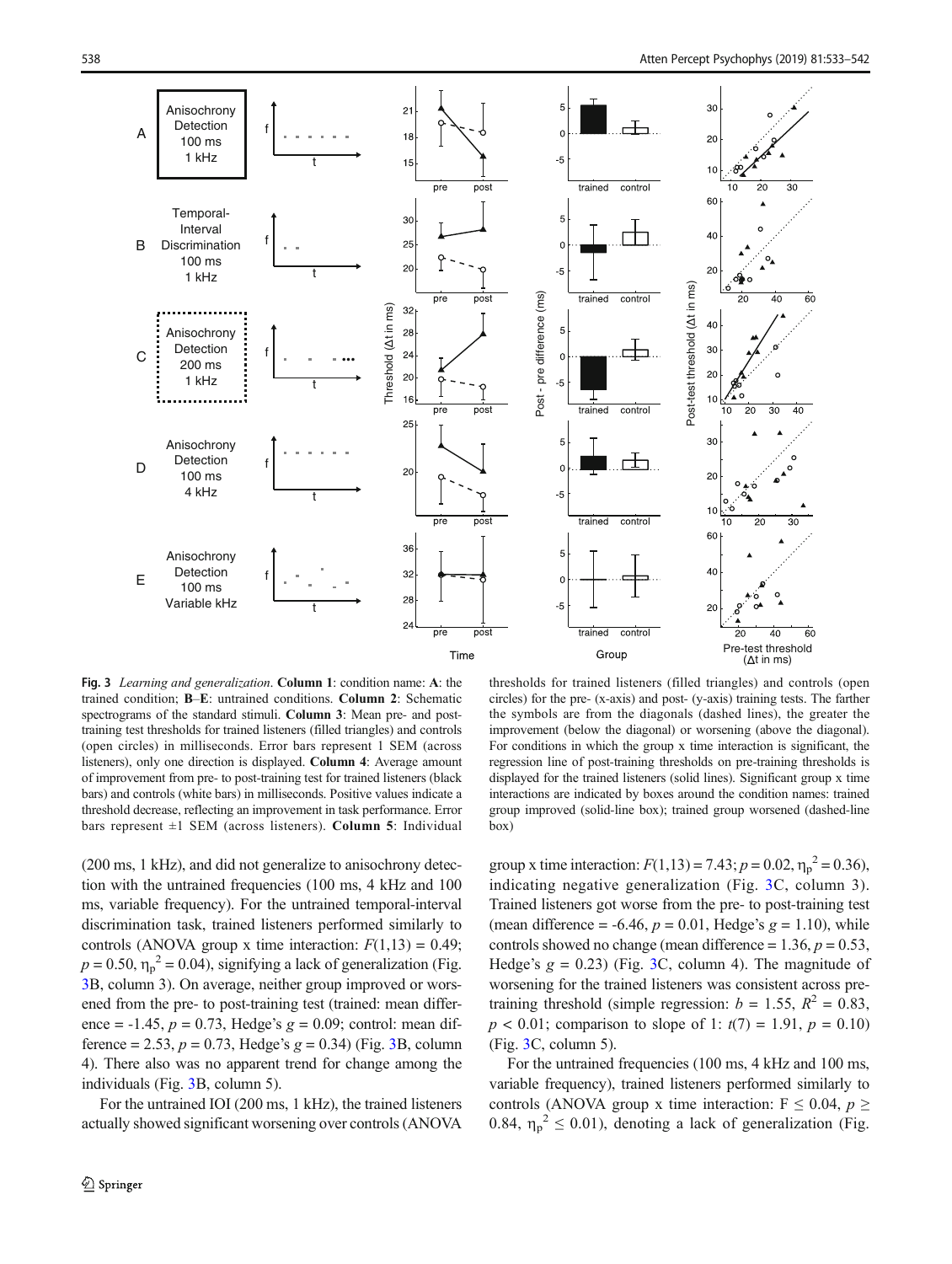[3](#page-5-0)D and E, column 3). Neither group showed a change in threshold from the pre- to post-training test on average (100 ms, 4 kHz trained: mean difference = 2.70,  $p = 0.51$ , Hedge's g  $= 0.25$ ; control: mean difference  $= 1.90$ ,  $p = 0.51$ , Hedge's  $g = 0.44$ ; 100 ms, variable frequency trained: mean difference  $= 0.08$ ,  $p = 0.99$ , Hedge's  $g < 0.01$ ; control: mean difference = 0.77,  $p = 0.99$ , Hedge's  $g = 0.07$ ) (Fig. [3D](#page-5-0) and E, column 4), or a tendency for change at the individual level (Fig. [3D](#page-5-0) and E, column 5).

## Learning curve

Although trained listeners improved more than controls on the trained condition (anisochrony detection 100 ms, 1 kHz) between the pre- and post-training tests, they did not, as a group, show monotonic improvement on that condition from the pretraining test through the training phase (linear regression over the log of the day number:  $b = -0.45$  ms/log(day),  $R^2 < 0.01$ , p  $= 0.72$ ) (Fig. 4). Only three of the eight trained listeners had learning curves with a significant downward slope (L1-L3; all  $b \le 2.39$ ,  $R^2 \ge 0.17$ ,  $p \le 0.001$ ). Of the remaining five listeners, three had V-shaped curves (L4-L6). For these listeners, performance improved from the pre-training test (day 1) to the day with their best performance in the training phase ( $b \leq -1$ ) 3.07,  $R^2 \ge 0.09$ ,  $p \le 0.05$ ), but then worsened to the last day of training (day 8) ( $b \ge 7.60$ ,  $R^2 \ge 0.06$ ,  $p \le 0.04$ ). Notably, for each of these listeners, the within-listener standard deviation was smaller on the day with the best mean performance during training than on most of the other training days, mirroring the pattern of the mean results. Of the other two listeners, one (L7) did not improve from the pre-training test to the day with the lowest threshold during training ( $b = 0.85$ ,  $R^2 \le 0.01$ ,  $p =$ 0.87), and worsened after reaching the lowest threshold ( $b =$ 9.84,  $R^2 = 0.08$ ,  $p = 0.02$ ); the other (L8) had flat learning curves (both segments  $-2.92 \le b \le 3.77$ ,  $R^2 \le 0.07$ ,  $p \ge 0.11$ ). The mean pre-training test threshold was higher for the Vshaped group (17.9, 23.8, and 31.2 ms, averaging to 24.3 ms) than for the downward group (14.2, 18.6, and 27.2 ms, averaging to 20.0 ms) and the other listeners (15.1 and 22.6 ms, averaging to 18.9 ms). There were also fewer days on average between the pre- and post-training tests for the downward group (16, 16, and 17 days, averaging to 16.3 days) than for the V-shaped group (15, 17, and 22 days, averaging to 18.0 days) and the other listeners (20 and 21 days, averaging to 21.5 days).

# **Discussion**

The primary purpose of this project was to evaluate two models of rhythm processing in the short-IOI range (IOI < 250–400 ms) using a perceptual-learning paradigm. Listeners who practiced anisochrony detection with a 100



Fig. 4 Learning curves. A: Mean thresholds for the trained anisochronydetection condition (100 ms, 1 kHz) across the testing (open circles) and training (filled circles) sessions. B: As in A, but for individual listeners (panels). For listeners with V-shaped curves from day 1 to day 8 (L4–L6), the star represents the day with the lowest threshold in the training phase. Error bars represent  $\pm 1$  SEM across subjects (A) and within subjects (B). Note that the ordinate range differs across A and B

ms, 1 kHz standard stimulus improved more between preand post-training tests than controls who completed the tests but received no intervening training. However, this learning did not lead to better performance on any untrained condition. The learning on the trained condition negatively generalized to the trained anisochrony-detection task with the trained marker frequency but an untrained IOI (200 ms, 1 kHz). It also failed to generalize to an untrained intervaldiscrimination task with the trained IOI and marker frequency (100 ms, 1 kHz), and to the trained anisochrony-detection task with the trained IOI but untrained marker frequencies (100 ms, 4 kHz and 100 ms, variable frequency). These results suggest that the neural circuitry modified by the training is selective for IOI, task, and frequency, and is competitive between different IOIs. This outcome is most consistent with the holistic model of rhythm processing.

The negative generalization from the trained anisochronydetection task (100-ms IOI) to the same task with a different IOI (200 ms) (Fig. [3](#page-5-0)C) suggests that fast rhythms are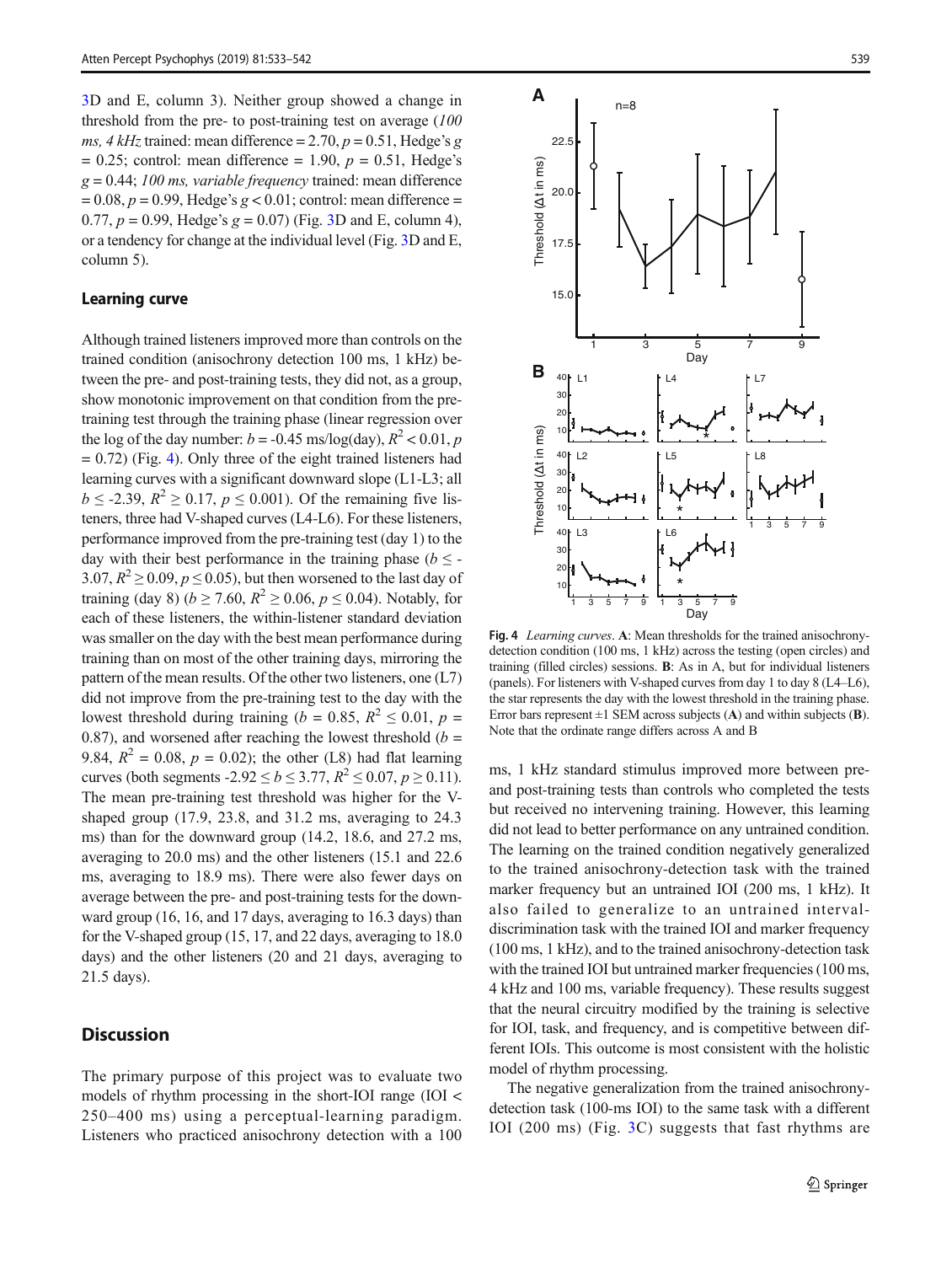processed by an IOI-specific, even IOI-competitive mechanism. This idea gains further support from the observation that pre-training thresholds were correlated among the conditions with 100-ms IOIs (in five out of six cases), but not between those conditions and the condition with the 200-ms IOI (Fig. [2\)](#page-4-0). As in previous investigations, the thresholds for anisochrony detection were constant across different IOIs in the short-IOI range in naïve listeners (~20 ms for 100-ms and 200-ms IOIs). The current data extend the idea that fast (< 250–400-ms IOIs; constant threshold) and slow (~400– 1,500-ms IOIs; constant Weber fraction) rhythms are processed separately (see Introduction) by demonstrating that even within the short-IOI range the processing of different IOIs is separable.

The present demonstration of negative generalization from the trained 100-ms IOI to the untrained 200-ms IOI adds to a short list of other reports of negative generalization in perceptual learning (Fitzgerald & Wright, [2005](#page-8-0); Regan & Beverley, [1985;](#page-9-0) Sabin, Eddins, & Wright, [2012](#page-9-0)). One possible explanation for the current case is based on the idea that listeners learned during training that critical information was provided every 100 ms over a period of  $\sim$ 500 ms because there were six tones in the sequence and the temporal position of the anisochrony was randomized. If so, the worsened performance on the untrained 200-ms IOI could have occurred either because the critical information did not occur at half of the time points when it was normally expected (during the first  $\sim$  500 ms) or continued to occur after the last time point when it was normally expected (during the second  $\sim$ 500 ms) (for an example of the reduced detectability of signals presented at unexpected times, see Wright & Fitzgerald, [2004](#page-9-0)). Another possible explanation rests on the idea that listeners used different modes of temporal perception for the two IOIs because the 100-ms IOI fell below, but the 200-ms IOI fell within, the temporal limits of beat perception (London, [2012](#page-9-0)). If so, the worsened performance on the untrained 200-ms IOI could have occurred because learning to perform the task in one mode dampened the ability to perform the task in the other mode.

The lack of generalization from the trained anisochronydetection task to the temporal-interval discrimination task (Fig. [3](#page-5-0)B) suggests that fast rhythms and short temporal intervals are processed by separate mechanisms. Consistent with this interpretation, in one report, performance on anisochrony detection and temporal-interval discrimination was uncorrelated (Rammsayer & Altenmüller, [2006](#page-9-0)). However, in other reports, performance was correlated between these two tasks (see Fig. [2](#page-4-0); also, Rammsayer & Altenmüller, [2006](#page-9-0); Rammsayer & Brandler, [2004\)](#page-9-0), and the pattern of change in temporal sensitivity as a function of IOI was similar for both fast sequences and short single intervals (Drake & Botte, [1993\)](#page-8-0), suggesting that temporal sequences and single intervals are processed by a common mechanism. It is noteworthy that

the different conclusions about the relationship between sound-sequence and single-interval processing appear to be associated with the level of musical expertise. The evidence that these two types of stimuli are processed by a common mechanism was obtained from listeners with either no (Rammsayer & Altenmüller, [2006;](#page-9-0) Rammsayer & Brandler, [2004\)](#page-9-0) or only a moderate amount (the current study) of musical training (and from four listeners for whom the extent of musical training was not reported; Drake & Botte, [1993,](#page-8-0) their Experiment 1). In contrast, the evidence favoring separate mechanisms was obtained from highly trained musicians (Rammsayer & Altenmüller, [2006\)](#page-9-0) and from listeners who underwent concentrated training on a specific soundsequence task (the current study). This overall pattern raises the possibility that sequences and single intervals are initially processed by a common mechanism but are processed by separate mechanisms following training. Another possibility is that these two stimulus types are processed by separate mechanisms even initially, and that the correlation between them in naïve listeners with minimal to moderate musical training is either coincidental or reflects general aspects shared between the two stimulus types that are learned prior to tapping the stimulus-specific processes.

The lack of generalization from the trained anisochronydetection task (100 ms, 1 kHz) to the same task with different marker frequencies (100 ms, 4 kHz or 100 ms, variable frequency) (Fig. [3](#page-5-0)D and E) suggests that fast rhythms are processed by a frequency-specific mechanism. Consistent with this interpretation, pre-training thresholds were higher for the variable-frequency anisochrony-detection condition than for all of the fixed-frequency conditions (Fig. [1\)](#page-4-0). Other evidence for frequency-specific processing of sound sequences comes from reports that changing the pitch of one tone in a sequence of tones of otherwise constant pitch resulted in worsened precision of temporal judgments near the changed tone (Henry & McAuley, [2009](#page-8-0); Hirsh et al., [1990;](#page-8-0) Lake, LaBar, & Meck, [2014](#page-8-0)). These outcomes support the idea that the temporal dimension is not singled out in rhythm processing, but rather is influenced by the pitch. Interestingly, anisochrony-detection thresholds were correlated between 1 kHz and 4 kHz and between 1 kHz and variable frequencies in naïve listeners (Fig. [2\)](#page-4-0). If these correlations are not coincidental, they suggest that there are frequency-general components of the processing of fast rhythms in addition to the more primary frequencyspecific aspects.

## Models

Between the analytic and holistic models of rhythm processing, the present data are more consistent with the holistic model. According to the analytic model, anisochrony detection occurs on the level of single events and is based on the comparison of individual intervals. Therefore, learning on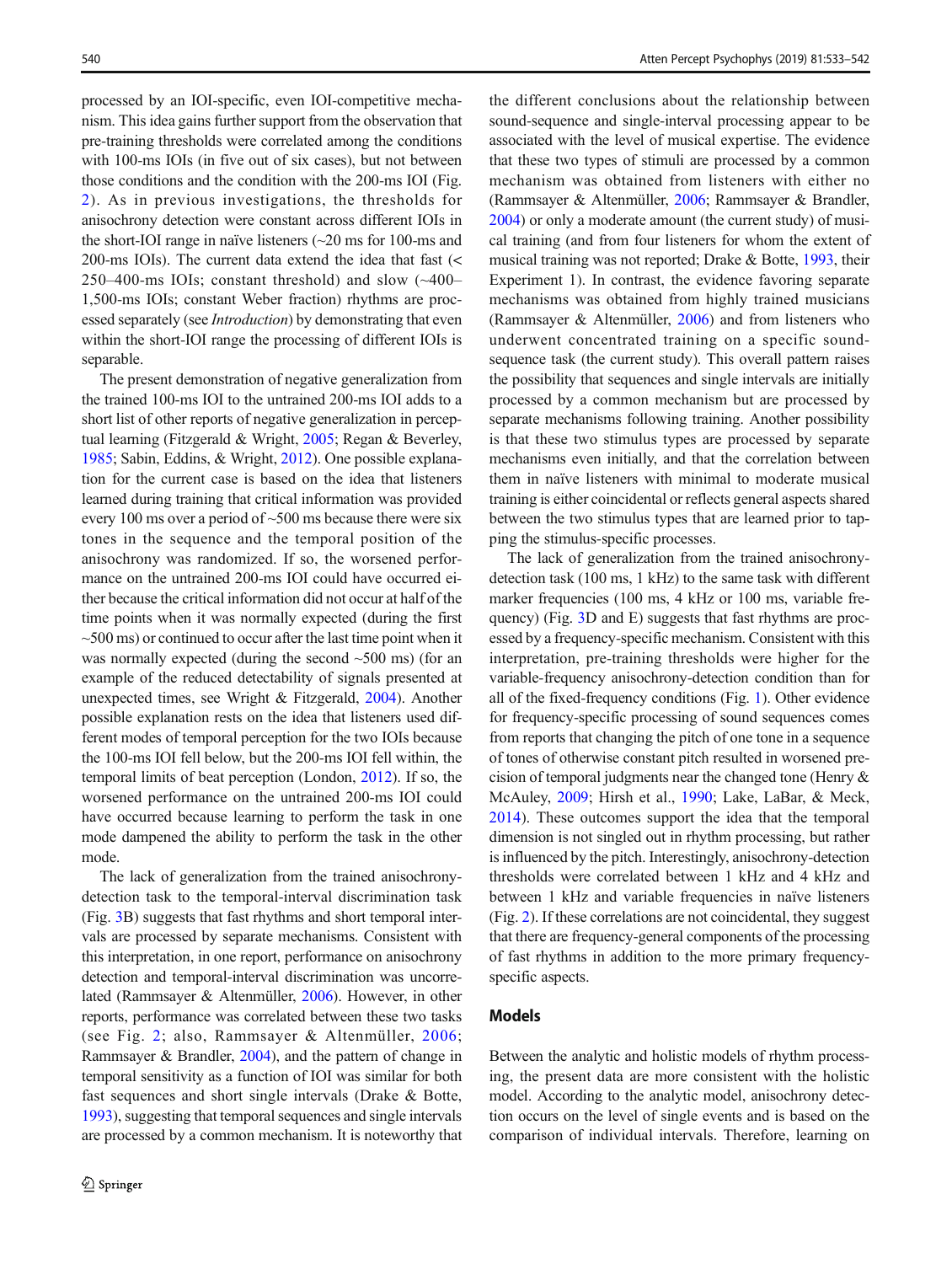<span id="page-8-0"></span>anisochrony detection should have generalized to interval discrimination, and to anisochrony detection with untrained marker frequencies and with an untrained IOI that is a multiple of the trained IOI. None of these predictions was supported by the results. It is also noteworthy that the generalization pattern differed from that previously reported for learning on temporal-interval discrimination: generalization across frequency but not across IOI (e.g., Karmarkar & Buonomano, 2003; Wright, Buonomano, Mahncke, & Merzenich, [1997\)](#page-9-0). This difference further supports the idea that anisochrony detection for the current short-IOI stimuli was not based on single intervals. In contrast, according to the holistic model, anisochrony detection is based on a comparison of a holistic "image" of the sequence with an isochronous template modeled after the standard stimulus. Therefore, the lack of generalization across IOI, frequency and marker number (task), three different departures from the standard stimulus, is as predicted by that model.

# Summary and conclusions

- 1) We investigated the processing of fast rhythms (IOIs < 250–400 ms) using a perceptual-learning paradigm with a rhythm-processing task: anisochrony detection.
- 2) Prior to training, thresholds for anisochrony detection were consistent across different IOIs for stimuli with fixed-frequency markers and were higher for a stimulus with variable-frequency markers as well as for a temporal-interval discrimination task.
- 3) Pre-training thresholds were correlated among the conditions with the same IOI (in five out of six cases), but not between conditions with different IOIs.
- 4) Post-training thresholds on the trained anisochronydetection condition (100 ms, 1 kHz standard stimulus) were lower for trained listeners compared with controls. The amount of improvement was constant regardless of pre-training threshold.
- 5) The learning on the trained anisochrony-detection condition did not lead to better performance on any untrained condition. There was negative generalization to an untrained IOI and no generalization to untrained marker frequencies or to an untrained temporal-interval discrimination task.
- 6) These results are most consistent with the holistic model of rhythm processing, suggesting that sound sequences in the short-IOI range are processed as a whole, and that anisochrony is detected by comparing the holistic "image" of the stimulus to an isochronous template that is selective for IOI, frequency and marker number.

Acknowledgments We thank Paul Reber and Sazzad Nassir for their helpful comments on a preliminary draft of this paper. This work was

sponsored in part by NIH/NIDCD, by the Defense Advanced Research Projects Agency (DARPA) Biological Technologies Office (BTO) TNT program under the auspices of Dr. Doug Weber and Tristan McClure-Begley through the Space and Naval Warfare Systems Center, Pacific Grant/Contract No. N66001-17-2-4011, and by a Northwestern University Undergraduate Summer Research Grant.

Disclaimer Any opinions, findings, and conclusions or recommendations expressed in this publication are those of the author(s) and do not necessarily reflect the views of the Defense Advanced Research Projects Agency (DARPA) Biological Technologies Office (BTO).

Publisher's Note Springer Nature remains neutral with regard to jurisdictional claims in published maps and institutional affiliations.

# References

- Benjamini, Y., & Hochberg, Y. (1995). Controlling the false discovery rate: a practical and powerful approach to multiple testing. Journal of the Royal Statistical Society. Series B (Methodological), 57(1), 289–300.
- Bhatara, A., Tirovolas, A. K., Duan, L. M., Levy, B., & Levitin, D. J. (2011). Perception of emotional expression in musical performance. Journal of Experimental Psychology: Human Perception and Performance, 37(3), 921–934. <https://doi.org/10.1037/a0021922>
- Drake, C., & Botte, MC. (1993). Tempo sensitivity in auditory sequences: Evidence for a multiple-look model. Perception & Psychophysics, 54(3), 277–286. [https://doi.org/10.3758/BF03205262](https://doi.org/10.1037/a0021922)
- Fitzgerald, M. B., & Wright, B. A. (2005). A perceptual learning investigation of the pitch elicited by amplitude-modulated noise. The Journal of the Acoustical Society of America, 118(6), 3794–3803. <https://doi.org/10.1121/1.2074687>
- Friberg, A., & Sundberg, J. (1995). Time discrimination in a monotonic, isochronous sequence, The Journal of the Acoustical Society of America, 98(5), 2524–2531. <https://doi.org/10.1121/1.413218>
- Grahn, J. A. (2012). Neural mechanisms of rhythm perception: Current findings and future perspectives. Topics in Cognitive Science, 4(4), 585–606. <https://doi.org/10.1111/j.1756-8765.2012.01213.x>
- Henry, M. J., & McAuley, J. D. (2009). Evaluation of an imputed pitch velocity model of the auditory kappa effect. Journal of Experimental Psychology: Human Perception and Performance, 35(2), 551–564. <https://doi.org/10.1037/0096-1523.35.2.551>
- Hibi, S. (1983). Rhythm perception in repetitive sound sequence. Journal of the Acoustical Society of Japan (E), 4(2), 83–95. [https://doi.org/](https://doi.org/10.1250/ast.4.83) [10.1250/ast.4.83](https://doi.org/10.1250/ast.4.83)
- Hirsh, I. J., Monahan, C. B., Grant, K. W., & Singh, P. G. (1990). Studies in auditory timing: 1. Simple patterns. Perception & Psychophysics, 47(3), 215–226. <https://doi.org/10.3758/BF03204997>
- Juslin, P. N., & Laukka, P. (2003). Emotional expression in speech and music. Annals of the New York Academy of Sciences, 1000(1), 279– 282. <https://doi.org/10.1196/annals.1280.025>
- Karmarkar, U. R., & Buonomano, D. V. (2003). Temporal specificity of perceptual learning in an auditory discrimination task. Learning & Memory, 10(2), 141–147. <https://doi.org/10.1101/lm.55503>
- Keele, S. W., Nicoletti, R., Ivry, R. I., & Pokorny, R. A. (1989). Mechanisms of perceptual timing: Beat-based or interval-based judgements? Psychological Research, 50(4), 251-256. [https://doi.](https://doi.org/10.1007/BF00309261) [org/10.1007/BF00309261](https://doi.org/10.1007/BF00309261)
- Kohno, M. (1992). Two mechanisms of processing sound sequences. In Speech Perception, Production and Linguistic Structure (pp. 287–293). Amsterdam, the Netherlands: IOS Press.
- Lake, J. I., LaBar, K. S., & Meck, W. H. (2014). Hear it playing low and slow: How pitch level differentially influences time perception. Acta